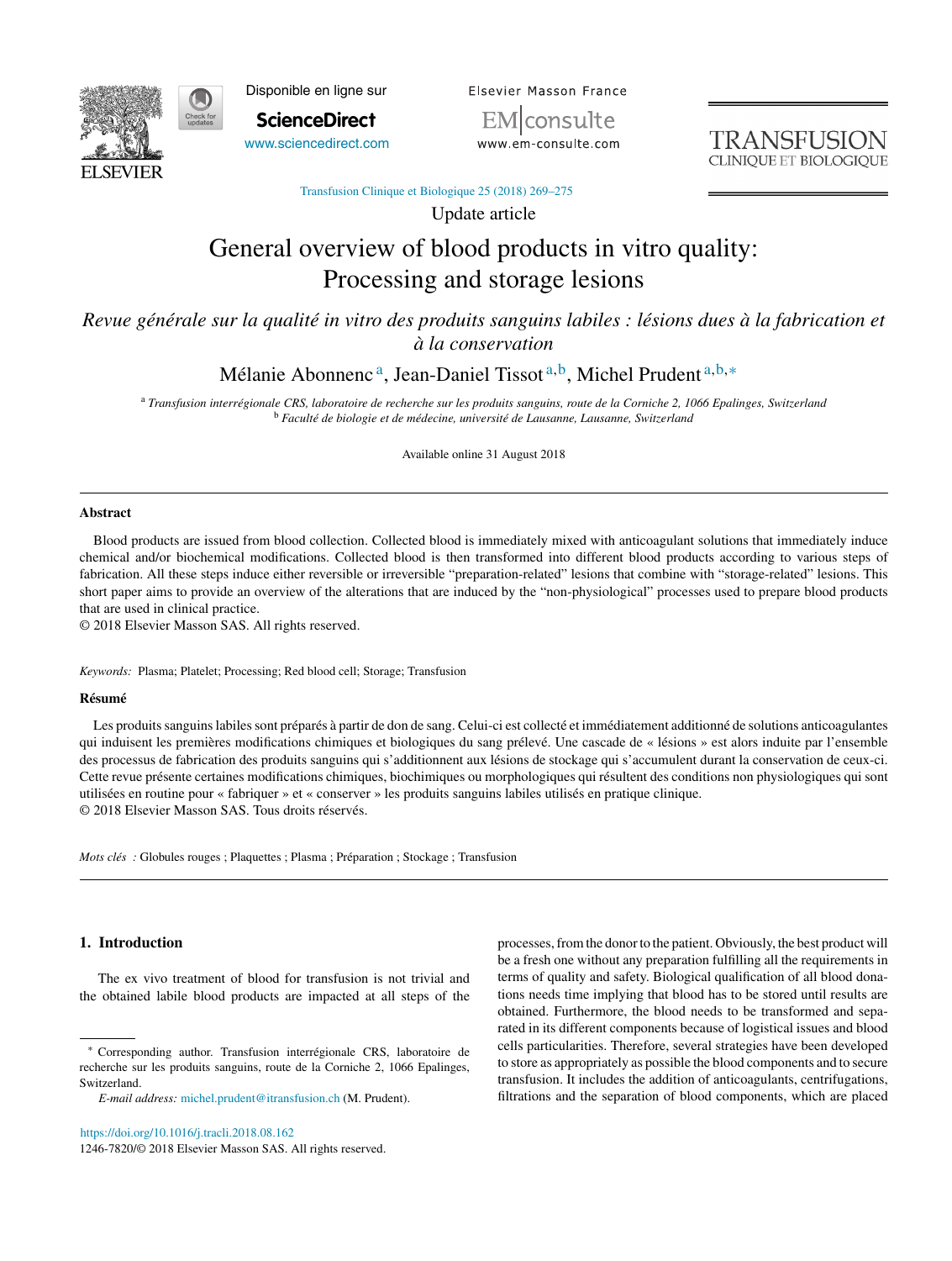in various additive solutions. Finally, blood products may be treated using pathogen inactivation technologies or novel storage strategies to improve the quality of the blood products.

In the last two decades, an effort was put on the characterization of blood products using omic sciences in addition of continuous development in microscopy and cytometry analyses. The results hence obtained have deeply explored the content of blood cells and blood bags, and have greatly improved our understanding of ex vivo aging [\[1–4\].](#page-3-0) Beyond the acquired knowledge, they open the question of the qualification of blood products and the markers that should be used for the product specifications.

The present review will therefore present recent data on the effect of processing and storage on red blood cell concentrates (RCCs), platelet concentrates (PCs) and plasma. The focus is on in vitro data and the clinical data will not be specifically reviewed here.

#### **2. Red blood cells**

Red blood cell (RBC) lesions start when the blood is withdrawn from a donor. Then each following step to the patient will contribute to the storage lesions [\[5,6\]. T](#page-3-0)he ex vivo behavior of RBCs is influenced by the donor, the processing, the addition of an additive solution, and the cold storage in a permeable plastic. All of these steps change the metabolism, the protein content and function, and the morphology in a cascade of events [\[7–9\]. E](#page-3-0)ven if the donors' characteristics will not be treated here, donors have also an impact on the storage of RCCs [\[10–15\].](#page-4-0)

The analyses of metabolites (where the achievement has exploded with the introduction of metabolomics during the last decade) [\[4\]](#page-3-0) have shown a decrease in glycolysis and oxidative pentose phosphate pathway (PPP) rate, a decrease in energy metabolites, rewiring between the non-oxidative PPP and the glycolysis and accumulation of purine end products at the end of the storage. These rerouting in different metabolism pathways can be classified in three distinct zones as observed in statistical analyses of metabolomic data [\[16,17\]. H](#page-4-0)ence, 8 extracellular metabolites able to discriminate the age of RCCs in three different phases were identified [\[18\]. O](#page-4-0)ne of these purine end-product metabolites is the hypoxanthine that accumulates in RBCs as well as in the supernatant of RCCs. In case of transfusion of long-term stored RCCs, oxidation of circulating hypoxanthine by circulating xanthine oxidase will increase reactive oxygen species (ROS) that may initiate inflammation reactions [\[19\]. O](#page-4-0)f interest, D'Alessandro and colleagues reported a negative correlation between the intracellular level of hypoxanthine and the post transfusion recovery in mouse and human (even though the data on human were less significant and required further investigations) [\[20\]. I](#page-4-0)n the same study, the authors also demonstrated that the level of hypoxanthine is decreased by hypoxia both in vivo (in volunteers exposed to high altitude) and in vitro (in RCCs stored at different levels of O2 saturation). All these researches confirmed the citrate metabolism (remnant of the TCA cycle), the influence of oxygen content and the influence of the composition of additive solutions. As for the use of additive solutions, where the composition and pH affect the metabolism, the action of diluting plasma triggers the excretion of urate during the first 7 to 10 days of storage that changes the antioxidant level of RCCs and that might affect in turn the RBC metabolism [\[10\].](#page-4-0)

Because of the enzymatic regulation of several reactions in RBCs, protein functions are also impaired. For instance, phosphorylation activity, that requires ATP, is known to regulate glycolytic enzymes binding the band 3 [\[21,22\].](#page-4-0) Moreover, we have reported that the capacity of membrane protein phosphorylation is lost during the storage [\[23\].](#page-4-0) Within these regulations linked to band 3 complexes, the oxidation of GAPDH modulates the metabolism from glycolysis to PPP [\[24\]. A](#page-4-0)fter 3-4 weeks of storage different types of oxidative damages are observed on proteins such as cysteine oxidation or protein carbonylation [\[25–29\].](#page-4-0) Protein complex reorganizations and migration were also detected such as the TALDO/SOD complex [\[30\], t](#page-4-0)he association of flottilin-2 to band 3 complexes [\[31\], o](#page-4-0)r the accumulation of peroxiredoxin II at the mem-brane [\[32\]. O](#page-4-0)n the contrary, another study on  $\gamma$ -irradiated or pathogen inactivated RCCs did not observe this accumulation of peroxiredoxin II [\[33\].](#page-4-0)

At a higher cell level, morphology is also affected with a significant effect during the last two weeks of storage. The percentage of discocytes (or other reversible cell morphology) decreases and spherocytes are formed [\[9,34,35\]. T](#page-4-0)he formation of small RBCs were also recently reported after 28 days of storage [\[35\]. A](#page-4-0)ll these modifications that reach more than 10% of the cell population decreases the transfusion efficacy because these types of RBCs are rapidly removed from the circulation once transfused (of note a surface loss of more than 18% is sufficient to trigger the elimination by the macrophages [\[36\]\).](#page-4-0) The cell deformability that is of primary importance to cross the capillaries is reduced after 3 weeks of storage [\[35\]](#page-4-0) and spherocytes are known to have lower membrane fluctuations than discocytes [\[9\]. A](#page-4-0)ll the cellular parameters are currently under investigation using different approaches of flow cytometry, fluorescence exclusion, quantitative phase microscopy or other microchannel-based analyses [\[9,35,37–40\].](#page-4-0)

Finally, all these lesions end up with the formation of microvesicles [\[41\]](#page-4-0) that accumulate in the supernatant [\[9,42,43\].](#page-4-0) These small particles can be generated by different ways (protein oxidation or phosphorylation like in thalassemic RBCs, or calcium stimuli) and contain a different proteome [\[27,44,45\].](#page-4-0) These microvesicles have procoagulant properties and might contribute to inflammation in some patients [\[46–49\].](#page-4-0)

Different strategies have been employed or investigated to tackle the storage lesions or to reduce their formation such as rejuvenation procedures [\[50–52\].](#page-4-0) One of the solutions is the storage under anaerobic condition that improves energy metabolism and decreases the hemolysis [\[53,54\]. R](#page-5-0)ecent investigations also showed that this storage better preserves the mechanical properties of RBCs and decreases the number of plugging events in microchannels[\[55\]. M](#page-5-0)oreover, a moderate reduction of oxygen content (below 20% of  $O_2$  saturation on hemoglobin) increases the levels of both ATP and 2,3-DPG compared to standard storage [\[56\].](#page-5-0)

#### **3. Platelets**

Platelet concentrates can be prepared in several manners. For instance, PCs can be either directly collected from a donor using an apheresis procedure or prepared by pooling buffy coats with an additive solution. Pooling of buffy coats can be done manually or with automated centrifuge separators. Several additive solutions can be used to replace part of the plasma content. Furthermore, PCs can be treated for pathogen reduction with the Intercept<sup>TM</sup> (Cerus, Concord, USA), Mirasol® (Terumo BCT, Lakewood, USA) or Theraflex (MacoPharma, Tourcoing, France) technologies in order to secure the product from bacterial contamination and/or emerging pathogens. Conventional platelets are stored at room temperature under agitation but, recently, we observe a regain of interest for the storage of platelets in cold conditions or for the cryoconservation [\[57\]. T](#page-5-0)he choice of the processing workflow is guided by the European and national guidelines and obviously by the production costs. Consequently, a large diversity of practices exists among the blood centers. Nevertheless, some tendencies appear to qualify the storage lesions and will be shortly reviewed here.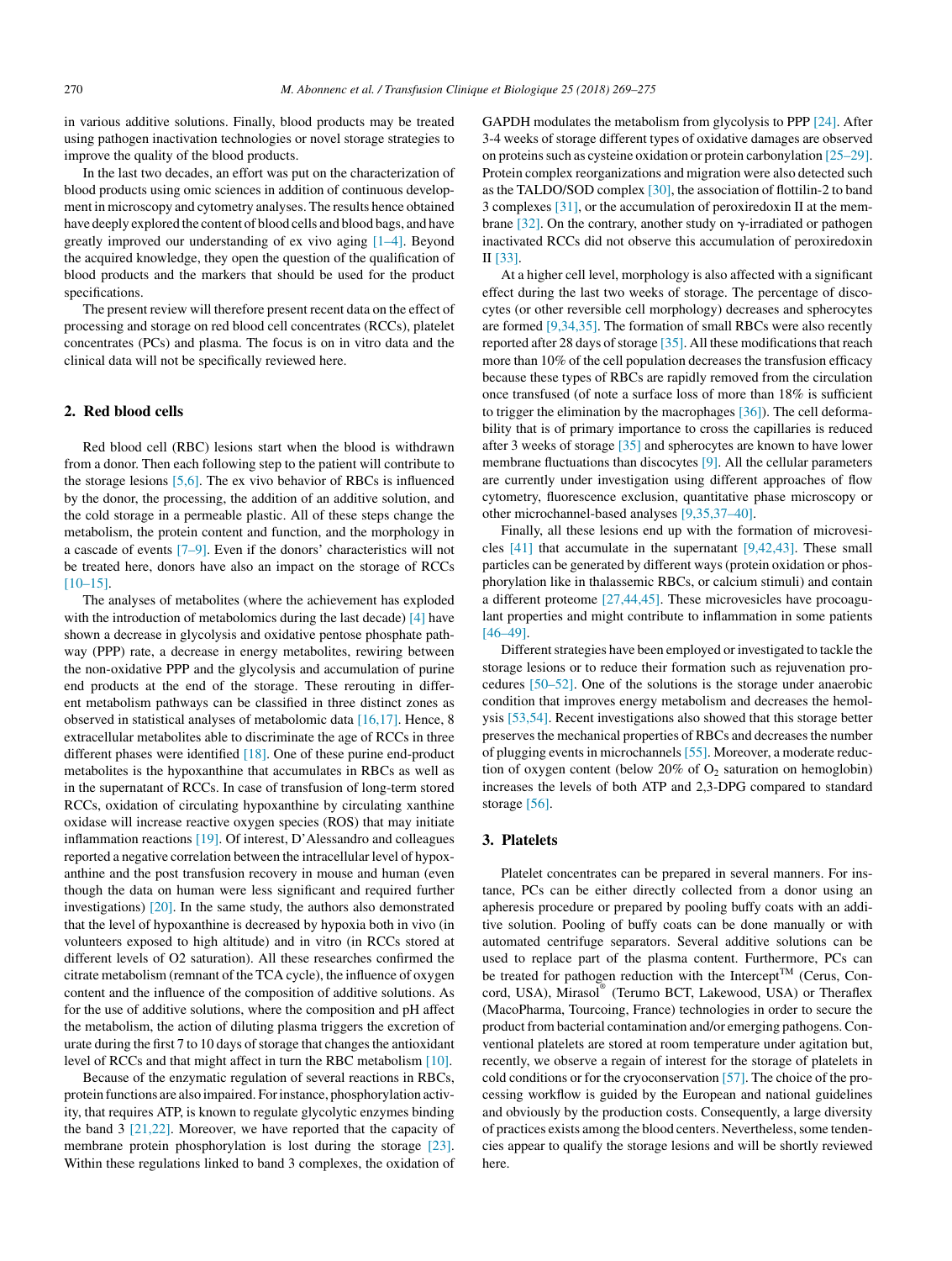Similarly to RCCs, platelets are affected as soon as they are in an ex vivo environment and the extent of these lesions are both related to the donor characteristics and to way the blood component is processed and stored. The first easily observable process-related lesion occurs during the collection of apheresis PCs when aggregates are present in the products. Platelet activation during the procedure leads to the formation of aggregates and is highly dependent on the donor itself and on stress engendered by the procedure. These aggregates are reversible and will in general be dissolved within two hours under standard agitation. Further platelet lesions will then develop during the course of storage. So far, the quality of ex vivo platelets has been explored using visual inspection (presence of aggregates, swirling score), in vitro assays (aggregometry, flow cytometry, clinical chemistry) and more recently with metabolomics<sup>[4]</sup>, transcriptomics [\[58,59\]](#page-5-0) or proteomics [\[60\].](#page-5-0)

Lesions in platelets stored under agitation at room temperature have been extensively reviewed [\[59,61–63\].](#page-5-0) Throughout the storage, platelets experience a functional decline highlighted by an increase of activation markers, morphological changes, mitochondrial dysfunction, loss of GPIb $\alpha$  and  $\alpha$ -granule secretion, and a decrease of collagen and thrombin activated (COAT) platelets [\[61,64\]. R](#page-5-0)elease of immunomodulatory cytokine, chemokines and associated molecules known to be biological response modifiers has been reported in stored PCs [\[65\]. I](#page-5-0)n opposition to the linear decay of metabolism reported by in vitro functional assays, metabolomics approaches suggested the expression of discrete metabolic phenotypes during storage [\[66\]](#page-5-0) and that metabolites present in stored PCs may be associated with platelet recoveries and survivals [\[67\].](#page-5-0)

Pathogen reduction technologies tend to accelerate the apparition and extent of these lesions [\[63\].](#page-5-0) Intercept-treated platelets show metabolic changes, impaired mitochondrial function, accelerated passive activation, and altered agonist-induced platelet aggregation [\[68–74\]. T](#page-5-0)he risk of increased storage lesion rates following Intercept is higher for apheresis PC, especially when platelet contents are higher than  $5 \times 10e11$  [\[75\]. W](#page-5-0)hereas marginal global proteome alteration were reported following pathogen reduction treatments, Intercept seems to affect proteins involved in platelets activation an aggregation pathways [\[76\]. B](#page-5-0)ecause these technologies rely on a photochemical action, reactive oxygen species are generated and consequently, a decrease of antioxidant power is observed in pathogen-reduced PCs[\[77\]. O](#page-5-0)xidative damages are also detected on peptides suggesting probable oxidation at the protein level [\[78\].](#page-5-0) In addition, using metabolomics we showed oxidative damages in stored Intercept-treated platelets compared to controls, in particular alteration of the purine and the glutathione metabolism and diminution of antioxidant defenses such as the conversion of urate to allantoin, only possible in humans under the action of reactive oxygen species [\[79–81\].](#page-5-0)

Similarly, Mirasol-treated platelets stored at room temperature exhibit an increased expression of activation markers, higher lactate production and increased glucose and oxygen consumption, as well as lower ATP over storage time [\[69,82–96\].](#page-5-0) The ultraviolet light alone has been shown to contribute significantly to the lesions observed upon Riboflavin/UVB treatment [\[81\].](#page-5-0) The Mirasol treatment leads to hyper reactive platelets resulting in a reduction in the degranulation capacity upon stimulation [\[97\]. P](#page-6-0)roteomics studies reveal that Mirasol impacts few proteins that are mostly related to actin polymerization, cytoskeleton organization and platelet shape change [\[76,98\].](#page-5-0)

The Theraflex technology relies on a UVC illumination alone that has been shown to disrupt platelet surface disulphide bonds and activate the platelet integrin  $\alpha$ IIb $\beta$ 3 [\[99\]. E](#page-6-0)fficient mixing of PCs during UVC treatment is essential to ensure homogeneous illumination of the blood components and improve bacterial inactivation. The enhanced agitation speed does not affect quality variables [\[100\]. A](#page-6-0)ctivation markers and exposure of phosphatidyl serine as well as metabolic activity are increased in Theraflex-treated units. This treatment attenuates thrombus formation kinetics in vitro in microfluidic flow chambers, especially after storage [\[101\].](#page-6-0)

A molecular model is emerging for explaining the quality decline of Intercept and Mirasol-treated platelet concentrates [\[63\]. P](#page-5-0)38MAPK kinase is one of the central players in the signaling cascade that regulates the degranulation, mitochondria release, expression of surface glycoproteins, levels of mRNA expression, microvesicule release and development of apoptosis [\[63\]. F](#page-5-0)urther investigations are required to fully characterize the key role of this regulator in platelets. Moreover, further investigations are required to better understand the oxidative damages occurring in PCs treated for pathogen reduction [\[80\].](#page-5-0) The clinical efficacy of pathogen-inactivated platelets stored has been questioned as some reduction in post-transfusion recovery and survival in vivo was suggested [\[102\].](#page-6-0) A recent Cochrane systematic review including 12 completed trials with either the Intercept or Mirasol technologies reported that, in people with haematologic or oncologic disorders, there is high quality evidence that pathogen-reduced platelet transfusions increase the risk of platelet refractoriness and the platelet requirement. Moreover, they found moderate-quality evidence that pathogen-reduced platelet transfusions do not affect all-cause mortality, the risk of clinically significant or severe bleeding, or the risk of a serious adverse event [\[103\]. C](#page-6-0)linical data with the Theraflex technology are not yet available as the Phase III CAPTURE trial is ongoing [\[102,103\].](#page-6-0)

Cold-stored platelets are conserved in refrigerator  $(2-6 °C)$  without agitation. This technique of conservation was abandoned in the 1970s because recirculation time of refrigerated platelets was dramatically reduced compared to platelets stored at room temperature. During storage, the Integrin GPIIbIIIa undergoes conformational changes to its activated form, an increase of expression of P-selectin and externalization of phosphtidyl serine as well as an irreversible morphological change are observed in refrigerated platelets [\[57\].](#page-5-0) Desialysation and clustering of the glycoprotein GPIb $\alpha$  lead to the exposure of Nacetylglucosamine (GlcNAc) and galactose. Recognition of exposed GlcNAc by the  $\alpha$ M $\beta$ 2 integrin on macrophages in the liver results in the rapid removal of platelets from circulation [\[104\].](#page-6-0) Galactose becomes exposed as storage progresses, which facilitates platelet clearance by hepatic Ashwell-Morell receptors[\[105\]. H](#page-6-0)owever, refrigerated platelets present other advantages such as a reduced metabolic rate that allows the shelf life to be extended up to 21 days. Granule and cytokine release are decreased while microparticles are enhanced compared to platelets stored at room temperature. Bacterial growth is inhibited at cold storage therefore limiting the occurrence of transfusiontransmitted sepsis [\[57\].](#page-5-0)

Cryopreserved platelets are stored at −80 ◦C after the addition of DMSO followed by prefreeze removal of supernatants. Of interest, cryopreserved platelets can be stored up to 2 years. Before use, platelets are thawed, resuspended in an adequate saline solution and rapidly transfused [\[106\]. C](#page-6-0)ryopreserved platelets present a decrease of the glycoproteins GPIb $\alpha$ , GPVI and integrin  $\alpha$ IIb $\beta$  and they are more activated and less responsive to basal stimulation than conventional platelets stored at room temperature [\[107,108\]. E](#page-6-0)nhanced platelet degranulation has also been observed [\[107\]. N](#page-6-0)evertheless, cryopreserved platelets are haemostatically functional and are reported to be clinically efficient [\[109\].](#page-6-0)

The pro-coagulant properties and extended shelf-life of cold-stored and cryopreserved platelets make them very attractive for a therapeutic use to stop bleeding and in military operational settings, for instance [\[110\].](#page-6-0)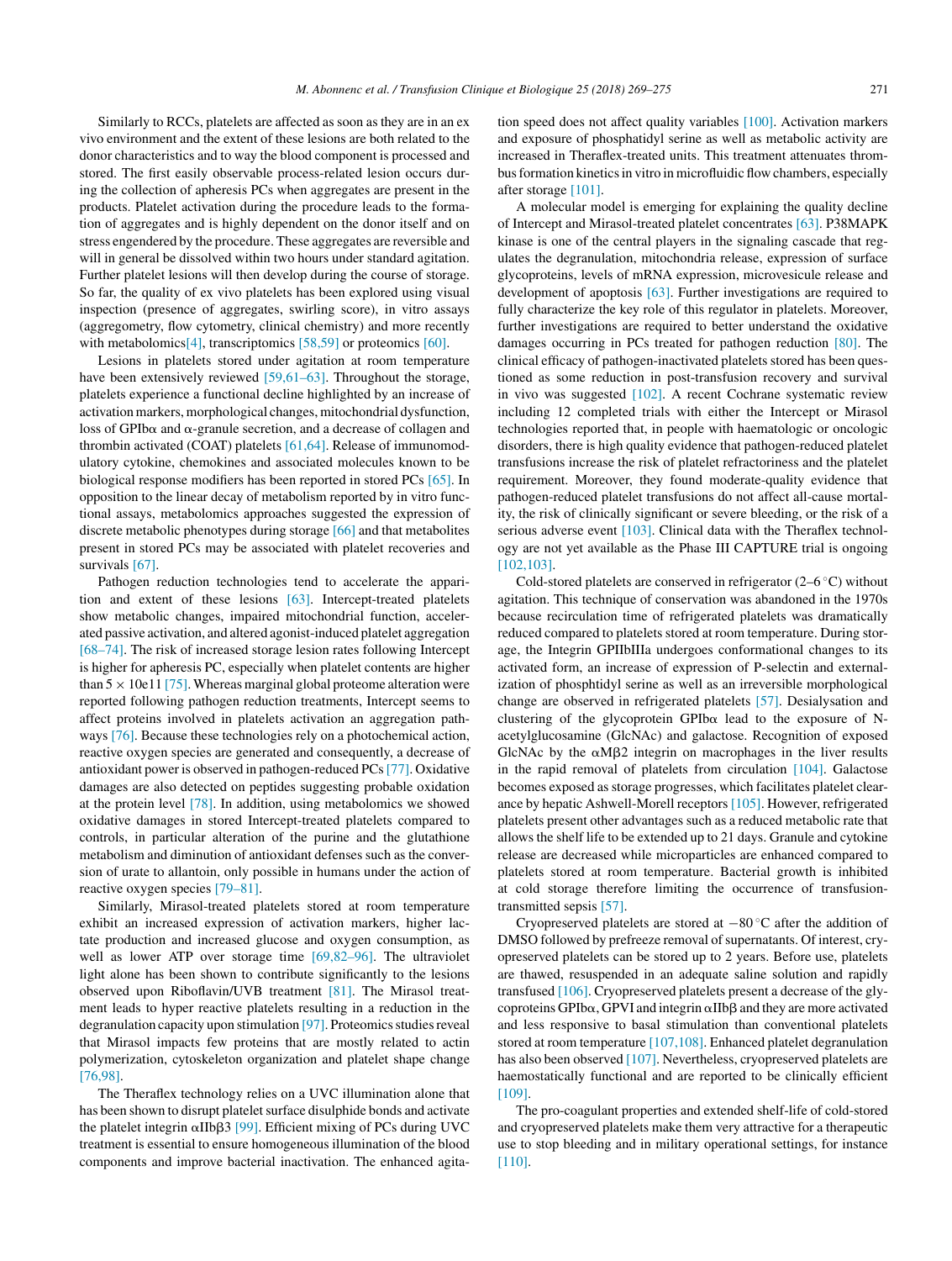<span id="page-3-0"></span>In a recent review, Waters et al. discussed the different platelet processing and storage strategies (i. e refrigerated and cryoconserved platelets) and how they may be combined, for example with pathogen reduction techniques, to alleviate the problems associated with conventional platelet storage. This novel concept may permit to improve the quality of the PCs and offer a panel of products that fits better the clinical needs [\[57\].](#page-5-0)

#### **4. Plasma**

Different types of plasma products available worldwide depends on the collection, the time-to-freezing or the securisation procedure (quarantine, chemical or photochemical treatment), for instance. Fresh frozen plasma (FFP) are frozen plasma in less than 8 h post-donation and frozen plasma 24 (FP24) in less than 24 h. All these plasmas can be stored for several hours or days when thawed depending on requirements. Pathogen-reduced (PR) plasmas can be produced as S/D-plasma by using detergent and solvent extractions, followed by filtration. It is obtained after the pooling of more than thousand units of FP24. PR-FFP or PRI-FP24 are treated by a photochemical reaction using combination of riboflavin and UVB (Mirasol Pathogen Reduction Technology System, Terumo BCT); of methylene blue and visible light (Thereaflex MB-plasma (MB), Macopharma) or of amatosalen and UVA (Intercept Blood system, Cerus) before freezing. Methylene blue induces various protein lesions that notably affect fibrinogen and fibrin generation [\[111,112\].](#page-6-0) Lyophilization (Lyo-plasma) or freeze-drying procedures are also applied to produce a powder that is then reconstituted with sterile water. The Lyo-plasmas are derived from FFP, S/D-plasma or PR-FFP lyophilized by different techniques. The specifications for quality control are in general related to fibrinogen and factor VIII (that is a labile factor and thus the most sensitive one for quality control), amongst others parameters such as obviously the donor qualification, the volume, and the levels of cell contamination. In addition, several studies in the literature report data on factors and inhibitors of the coagulation, protein profiles, effect on the activated partial thromboplastine time (aPTT), the prothrombin time (PT) and the thrombin generation.

FFP is the fewer affected plasma compared to other preparations because of the short time-to-freezing. Factors are well preserved, in particular the factor VIII [\[113–115\].](#page-6-0) As for FP24 where the timeto-freezing is higher than 8 hours, factor VIII is decreased by around 20% whereas other factors are affected to a smaller extent [\[113,116\].](#page-6-0) Once thawed, the concentration of this factor is continuously decreasing quickly reaching the lower level of specification of 0.7 UI/mL [\[115,117\]. T](#page-6-0)he best results were obtained when the plasma was rapidly frozen [\[118\].](#page-6-0)

The S/D treatment of plasma mainly affects the  $\alpha$ 2-antiplasmin and the total protein S with a decrease of 60 to 80% and of 20 to 38%, respectively [\[119\].](#page-6-0) Moreover, this type of plasma presents a pro-coagulant phenotype because of a reduced intact protein S level [\[119\], a](#page-6-0)s wells as an increased thrombin generation compared to FFP [\[119,120\].](#page-6-0) Of note, the level of  $\alpha$ 2-antiplasmin was improved by using the detergent Triton X-45 instead of Triton X-100. [\[121\]](#page-6-0)

Another strategy to inactivate pathogens is the use of photochemical treatments. Mirasol technology well preserves the factors especially the sensitive one compared to other technologies with activities remaining around 96 to 100% compared to FFP [\[122\]. M](#page-6-0)B induces a reduction of approximately 22–30% compared to FFP [\[114,115\].](#page-6-0) However, Osselaer et al. obtained slightly better results when using Intercept (20% of reduction in factor VIII). In this case, the plasma was frozen in less than 8 h post-donation, which explains the highest factor VIII level obtained. Indeed, this factor is already lower in FP24 than in FFP, therefore reducing the final level in PR-FP24 close to the threshold of 0.5 UI/mL [\[123\].](#page-6-0) This trend was also recently observed by Erickson et al. [\[124\].](#page-6-0) As for the other factors or inhibitors, they are also affected depending on the time-to-process where the best results were obtained with the freshest plasmas. Finally, a procoagulant phenotype was reported after Intercept treatment based on thrombin generation [\[120,123\],](#page-6-0) like the S/D-plasma.

Last but not least, the lyophilized plasma provides alternative strategies to store plasma as powder especially in places where frozen storage solutions are not available  $[125]$ . These types of plasma are derived from FFP, S/D or PR-plasma. By consequences, their in vitro qualities reflect the in-coming product with low level of  $\alpha$ 2-antiplasmin for S/D-plasma [\[126\], l](#page-6-0)ow level of factor VIII in PR-plasma [\[127\], a](#page-6-0)nd a homogenous impact when using FFP [\[128\]. T](#page-6-0)he advantages of the lyophilized plasmas are the availability and the short time of reconstitution lower than 10 minutes [\[125\].](#page-6-0)

In summary, the more the plasma is processed, the worst the impact. Nevertheless, all the available plasmas for transfusion (in general) respect the specifications and the different factors and inhibitors fall within the normal physiological ranges. Some of the preparations provide advantages such as levels of factors closest to the donor values, the inactivation of pathogens (the issues being mainly on emergent or unscreened pathogens) or the homogeneity in terms of volume and protein contents.

## **5. Conclusions**

The knowledge on blood products and particularly on stored platelets and RBCs have been greatly improved in the last two decades. Even if there is an increasing interest to develop new quality parameters, it is still unclear what should be done in routine, because the risks related to both preparation-related and storage-related lesions effects in transfused patients are not. Nevertheless, the comparison to the physiological parameters can guide the decisions and advanced quality controls might be considered such as metabolite markers or cell dynamic (both RBCs) [\[55\]](#page-5-0) and platelets [\[129\].](#page-6-0)

#### **Disclosure of interest**

The authors declare that they have no competing interest.

#### **References**

- [1] D'Alessandro A, Dzieciatkowska M, Nemkov T, Hansen KC. Red blood cell proteomics update: is there more to discover? Blood Transfus 2017;15:182–7.
- [2] Lion N, Prudent M, Crettaz D, Tissot JD. Proteomics and transfusion medicine. Transfus Clin Biol 2011;18:79–96.
- [3] Prudent M, Tissot J-D, Lion N. Proteomics of blood and derived products: what's next? Expert Rev Proteomics 2011;8:717–37.
- [4] Nemkov T, Hansen KC, Dumont LJ, D'Alessandro A. Metabolomics in transfusion medicine. Transfusion 2016;56:980–93.
- [5] Garraud O, Tissot JD. Blood and blood components: from similarities to differences. Front Med 2018;5:84.
- [6] D'Alessandro A, Kriebardis AG, Rinalducci S, Antonelou MH, Hansen KC, et al. An update on red blood cell storage lesions, as gleaned through biochemistry and omics technologies. Transfusion 2015;55:205–19.
- [7] Prudent M, Tissot JD, Lion N. The 3-phase evolution of stored red blood cells and the clinical trials: an obvious relationship. Blood Transfus 2017;15:188.
- [8] Prudent M, Tissot JD, Lion N. In vitro assays and clinical trials in red blood cell aging: lost in translation. Transfus Apher Sci 2015;52:270–6.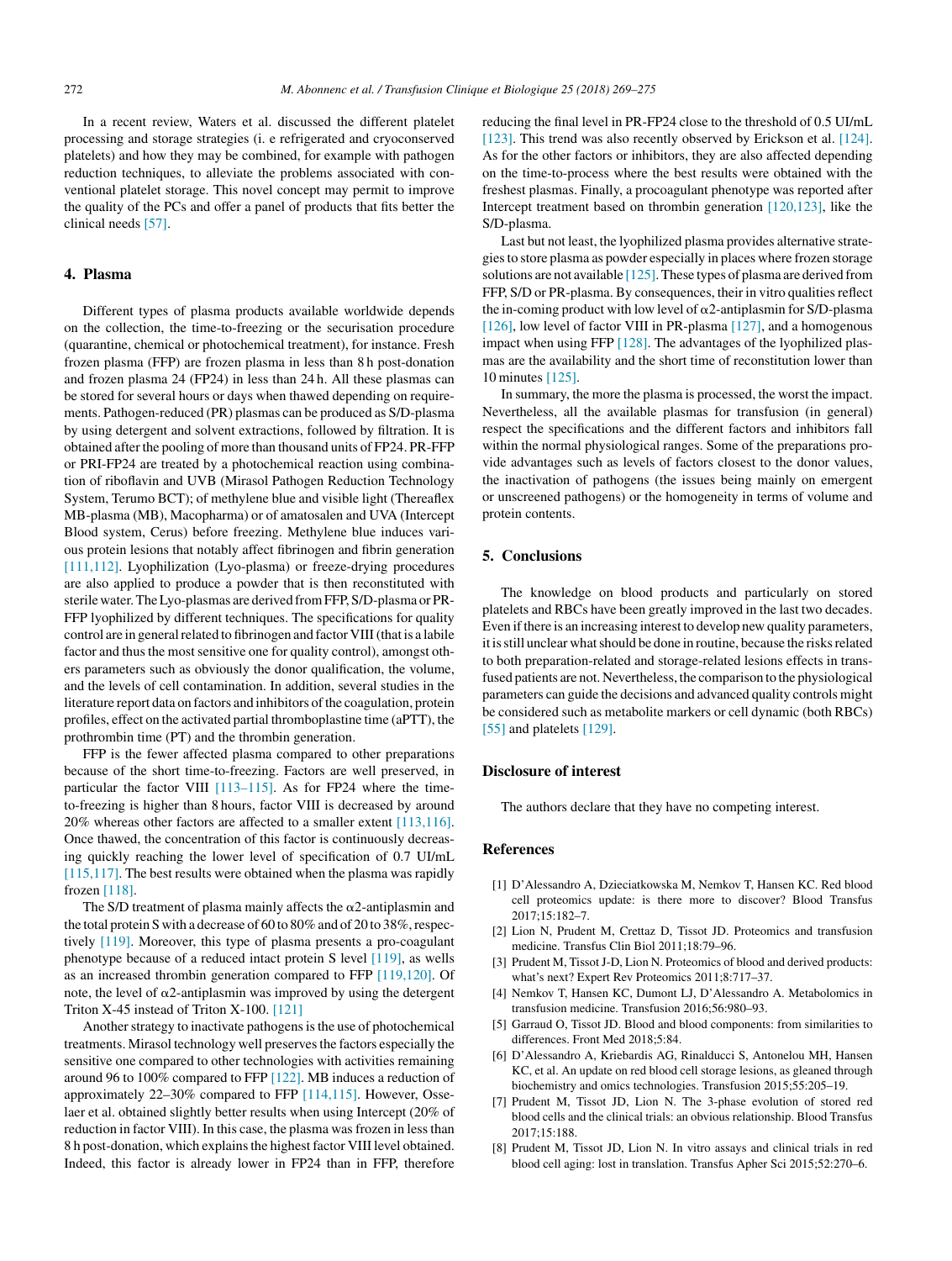- <span id="page-4-0"></span>[9] Bardyn M, Rappaz B, Jaferzadeh K, Crettaz D, Tissot JD, et al. Red blood cells ageing markers: a multi-parametric analysis. Blood Transfus 2017;15:239–48.
- [10] Bardyn M, Maye S, Lesch A, Delobel J, Tissot JD, et al. The antioxidant capacity of erythrocyte concentrates is increased during the first week of storage and correlated with the uric acid level. Vox Sang 2017;112:638–47.
- [11] Reisz JA, Tzounakas VL, Nemkov T, Voulgaridou AI, Papassideri IS, et al. Metabolic linkage and correlations to storage capacity in erythrocytes from glucose 6-phosphate dehydrogenase-deficient donors. Front Med 2017;4:248.
- [12] Tzounakas VL, Kriebardis AG, Papassideri IS, Antonelou MH. Donorvariation effect on red blood cell storage lesion: a close relationship emerges. Proteomics Clin Appl 2016;10:791–804.
- [13] Jordan A, Chen D, Yi QL, Kanias T, Gladwin MT, et al. Assessing the influence of component processing and donor characteristics on quality of red cell concentrates using quality control data. Vox Sang 2016;111:8–15.
- [14] Dern RJ, Gwinn RP, Wiorkows JJ. Studies on preservation of human blood.I. Variability in erythrocyte storage characteristics among healthy donors. J Lab Clin Med 1966;67 [955–&].
- [15] Tzounakas VL, Karadimas DG, Anastasiadi AT, Georgatzakou HT, Kazepidou E, et al. Donor-specific individuality of red blood cell performance during storage is partly a function of serum uric acid levels. Transfusion 2018;58:34–40.
- [16] Bordbar A, Johansson PI, Paglia G, Harrison SJ, Wichuk K, et al. Identified metabolic signature for assessing red blood cell unit quality is associated with endothelial damage markers and clinical outcomes. Transfusion 2016;56:852–62.
- [17] Prudent M, Rochat B, Marvin L, Stauber F, Tissot JD, et al. Targeted metabolomics of SAGM red blood cell storage. Clin Lab 2014;60 [S3-S].
- [18] Paglia G, D'Alessandro A, Rolfsson O, Sigurjonsson OE, Bordbar A, et al. Biomarkers defining the metabolic age of red blood cells during cold storage. Blood 2016;128:E43–50.
- [19] Casali E, Berni P, Spisni A, Baricchi R, Pertinhez TA, Hypoxanthine:. a new paradigm to interpret the origin of transfusion toxicity. Blood Transfus 2015;14:555–6.
- [20] Nemkov T, Sun K, Reisz JA, Song A, Yoshida T, et al. Hypoxia modulates the purine salvage pathway and decreases red blood cell and supernatant levels of hypoxanthine during refrigerated storage. Haematologica 2018;103:361–72.
- [21] Low PS, Rathinavelu P, Harrison ML. Regulation of glycolysis via reversible enzyme binding to the membrane-protein, band-3. J Biol Chem 1993;268:14627–31.
- [22] Lewis IA, Campanella ME, Markley JL, Low PS. Role of band 3 in regulating metabolic flux of red blood cells. Proc Natl Acad Sci U S A 2009;106:18120–515.
- [23] Prudent M, Rappaz B, Hamelin R, Delobel J, Mueller M, et al. Loss of protein Tyr-phosphorylation during in vitro storage of human erythrocytes: impact on RBC morphology. Transfusion 2014;54:49A–50A.
- [24] Reisz JA, Wither MJ, Dzieciatkowska M, Nemkov T, Issaian A, et al. Oxidative modifications of glyceraldehyde 3-phosphate dehydrogenase regulate metabolic reprogramming of stored red blood cells. Blood 2016;128:e32–42.
- [25] Delobel J, Prudent M, Tissot J-D, Lion N. Proteomics of the red blood cell carbonylome during blood banking of erythrocyte concentrates. Proteomics Clin Appl 2016;10:257–66.
- [26] Delobel J, Prudent M, Crettaz D, ElHajj Z, Riederer BM, et al. Cysteine redox proteomics of the hemoglobin-depleted cytosolic fraction of stored red blood cells. Proteomics Clin Appl 2016;10:883–93.
- [27] Delobel J, Prudent M, Rubin O, Crettaz D, Tissot J-D, et al. Subcellular fractionation of stored red blood cells reveals a compartment-based protein carbonylation evolution. J Proteomics 2012;76:181–93.
- [28] Kriebardis AG, Antonelou MH, Stamoulis KE, Economou-Petersen E, Margaritis LH, et al. Membrane protein carbonylation in nonleukodepleted CPDA-preserved red blood cells. Blood Cells Mol Dis 2006;36:279–82.
- [29] Kriebardis AG, Antonelou MH, Stamoulis KE, Economou-Petersen E, Margaritis LH, et al. Progressive oxidation of cytoskeletal proteins and

accumulation of denatured hemoglobin in stored red cells. J Cell Mol Med 2007;11:148–55.

- [30] Pallotta V, Rinalducci S, Zolla L. Red blood cell storage affects the stability of cytosolic native protein complexes. Transfusion 2015;55:1927–36.
- [31] Prudent M, Delobel J, Hübner A, Benay C, Lion N, et al. Proteomics of stored red blood cell membrane and storage-induced microvesicles reveals the association of flotillin-2 with band 3 complexes. Front Physiol  $2018:9:1-11$
- [32] Rinalducci S, D'Amici GM, Blasi B, Vaglio S, Grazzini G, et al. Peroxiredoxin-2 as a candidate biomarker to test oxidative stress levels of stored red blood cells under blood bank conditions. Transfusion 2011;51:1439–49.
- [33] Chen D, Schubert P, Devine DV. Identification of potential protein quality markers in pathogen inactivated and gamma-irradiated red cell concentrates. Proteomics Clin Appl 2017;11:1–9.
- [34] Blasi B, D'Alessandro A, Ramundo N, Zolla L. Red blood cell storage and cell morphology. Transfus Med 2012;22:90–6.
- [35] Roussel C, Dussiot M, Marin M, Morel A, Ndour PA, et al. Spherocytic shift of red blood cells during storage provides a quantitative whole cellbased marker of the storage lesion. Transfusion 2017;57:1007–18.
- [36] Safeukui I, Buffet PA, Deplaine G, Perrot S, Brousse V, et al. Quantitative assessment of sensing and sequestration of spherocytic erythrocytes by the human spleen. Blood 2012;120:424–30.
- [37] Roussel C, Monnier S, Dussiot M, Farcy E, Hermine O, et al. Fluorescence exclusion: a simple method to assess projected surface, volume and morphology of red blood cells stored in blood bank. Front Med 2018;5:164.
- [38] Rappaz B, Barbul A, Emery Y, Korenstein R, Depeursinge C, et al. Comparative study of human erythrocytes by digital holographic microscopy, confocal microscopy, and impedance volume analyzer. Cytometry A 2008;73A:895–903.
- [39] Kozlova E, Chernysh A, Moroz V, Sergunova V, Gudkova O, et al. Morphology, membrane nanostructure and stiffness for quality assessment of packed red blood cells. Sci Rep 2017;7:7846.
- [40] Piety NZ, Reinhart WH, Pourreau PH, Abidi R, Shevkoplyas SS. Shape matters: the effect of red blood cell shape on perfusion of an artificial microvascular network. Transfusion 2016;56:844–51.
- [41] Leal JKF, Adjobo-Hermans MJW, Bosman G. Red blood cell homeostasis: mechanisms and effects of microvesicle generation in health and disease. Front Physio 2018;9:703.
- [42] Rubin O, Crettaz D, Canellini G, Tissot JD, Lion N. Microparticles in stored red blood cells: an approach using flow cytometry and proteomic tools. Vox Sang 2008;95:288–97.
- [43] Sparrow RL, Sran A, Healey G, Veale MF, Norris PJ. In vitro measures of membrane changes reveal differences between red blood cells stored in saline-adenine-glucose-mannitol and AS-1 additive solutions: a paired study. Transfusion 2014;54:560–8.
- [44] Prudent M, Crettaz D, Delobel J, Seghatchian J, Tissot J-D, et al. Differences between calcium-stimulated and storage-induced erythrocytederived microvesicles. Transfus Apher Sci 2015;53:153–8.
- [45] Bosman GJCGM, Lasonder E, Groenen-Dopp YAM, Willekens FLA, Werre JM. The proteome of erythrocyte-derived microparticles from plasma: new clues for erythrocyte aging and vesiculation. J Proteomics 2012;76:203–10.
- [46] Rubin O, Delobel J, Prudent M, Lion N, Kohl K, et al. Red blood cellderived microparticles isolated from blood units initiate and propagate thrombin generation. Transfusion 2013;53:1744–54.
- [47] Jy W, Johansen ME, Bidot C, Horstman LL, Ahn YS. Red cellderived microparticles (RMP) as haemostatic agent. Thromb Haemost 2013;110:751–60.
- [48] Zecher D, Cumpelik A, Schifferli JA. Erythrocyte-derived microvesicles amplify systemic inflammation by thrombin-dependent activation of complement. Arterioscler Thromb Vasc Biol 2014;34:313–20.
- [49] Cognasse F, Hamzeh-Cognasse H, Laradi S, Chou M-L, Seghatchian J, et al. The role of microparticles in inflammation and transfusion: a concise review. Transfus Apher Sci 2015;53:159–67.
- [50] Valeri CR, Zaroulis CG. Rejuvenation and freezing of outdated stored human red-cells. N Engl J Med 1972;287:1307–13.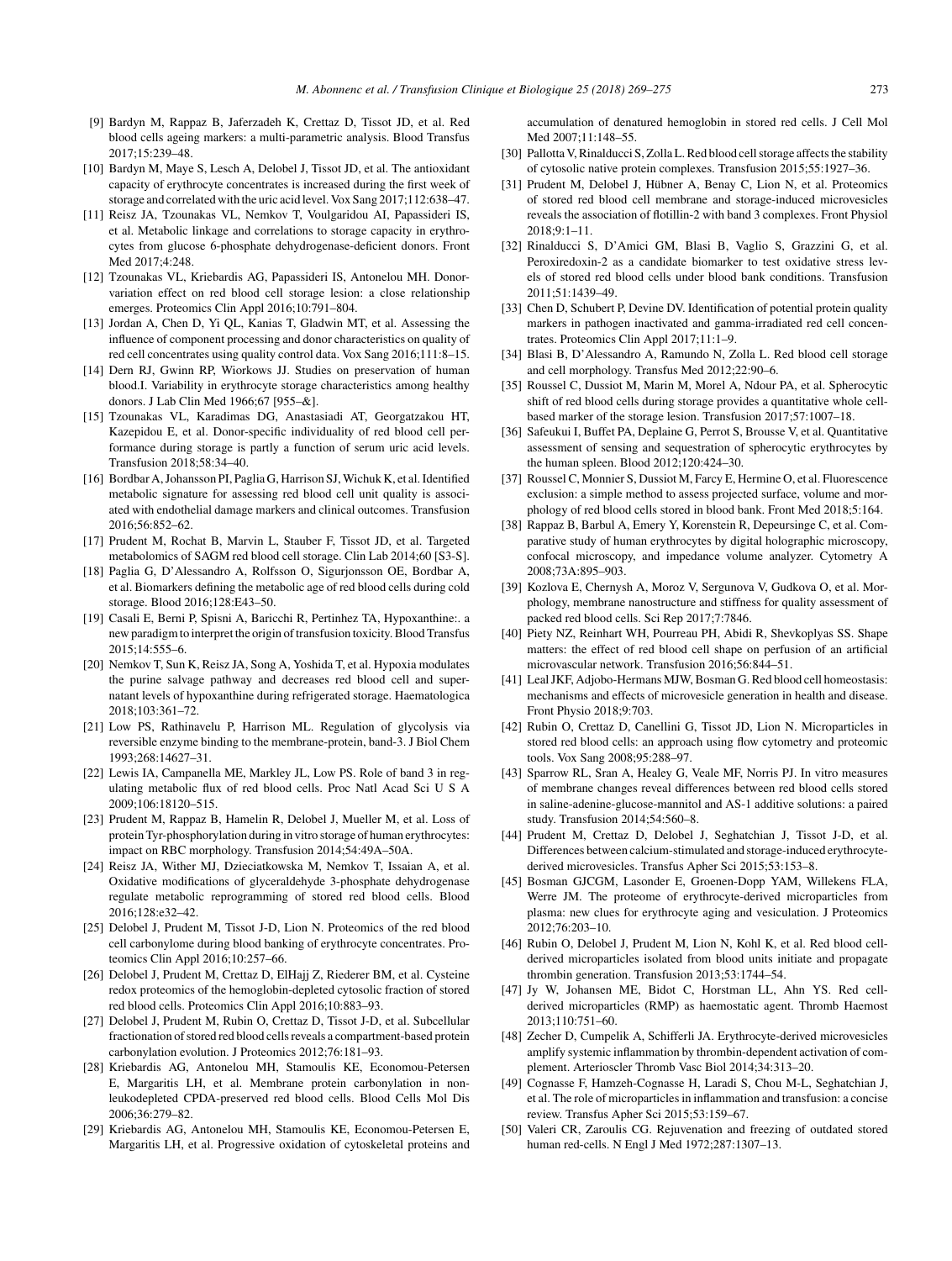- <span id="page-5-0"></span>[51] Valeri CR, Gray AD, Cassidy GP, Riordan W, Pivacek LE. The 24-hour post transfusion survival, oxygen-transport function, and residual hemolysis of human outdated-rejuvenated red-cell concentrates after washing and storage at 4 degrees C for 24 to 72 hours. Transfusion 1984;24:323–6.
- [52] Oski FA, Travis SF, Miller LD, Delivori M, Cannon E. In vitro restoration of red cell 2,3-diphosphoglycerate levels in banked blood. Blood J Hemat 1971;37:52–8.
- [53] Yoshida T, AuBuchon JP, Tryzelaar L, Foster KY, Bitensky MW. Extended storage of red blood cells under anaerobic conditions. Vox Sang 2007;92:22–31.
- [54] Prudent M, Stauber F, Rapin A, Hallen S, Pham N, et al. Small-scale perfusion bioreactor of red blood cells for dynamic studies of cellular pathways: proof-of-concept. Front Mol Biosci 2016;3:11.
- [55] Burns JM, Yoshida T, Dumont LJ, Yang X, Piety NZ, et al. Deterioration of red blood cell mechanical properties is reduced in anaerobic storage. Blood Transfus 2016;14:80–8.
- [56] Yoshida T, Blair A, D'Alessandro A, Nemkov T, Dioguardi M, et al. Enhancing uniformity and overall quality of red cell concentrate with anaerobic storage. Blood Transfus 2017;15:172–81.
- [57] Waters L, Cameron M, Padula MP, Marks DC, Johnson L. Refrigeration, cryopreservation and pathogen inactivation: an updated perspective on platelet storage conditions. Vox Sang 2018;113:317–28.
- [58] Osman A, Hitzler WE, Ameur A, Provost P. Differential expression analysis by RNA-seq reveals perturbations in the platelet mRNA transcriptome triggered by pathogen reduction systems. PLoS One 2015;10:e0133070.
- [59] Osman A, Hitzler WE, Provost P. The platelets' perspective to pathogen reduction technologies. Platelets 2018;29:140–7.
- [60] Prudent M, D'Alessandro A, Cazenave JP, Devine DV, Gachet C, et al. Proteome changes in platelets after pathogen inactivation - an interlaboratory concensus. Transfus Med Rev 2014;28:72–83.
- [61] Shrivastava M. The platelet storage lesion. Transfus Apher Sci 2009;41:105–13.
- [62] Tissot JD, Bardyn M, Sonego G, Abonnenc M, Prudent M. The storage lesions: from past to future. Transfus Clin Biol 2017;24:277–84.
- [63] Schubert P, Johnson L, Marks DC, Devine DV. Ultraviolet-based pathogen inactivation systems: untangling the molecular targets activated in platelets. Front Med 2018;5:129.
- [64] Bertaggia Calderara D, Crettaz D, Aliotta A, Barelli S, Tissot J-D, et al. Generation of procoagulant COAT platelets in platelet-concentrates derived from buffy-coat: the role of processing, pathogen inactivation, and storage. Transfusion 2018, [http://dx.doi.org/10.1111/trf.14883](dx.doi.org/10.1111/trf.14883) [Accepted for publication].
- [65] Sut C, Tariket S, Aubron C, Aloui C, Hamzeh-Cognasse H, et al. The non-hemostatic aspects of transfused platelets. Front Med 2018;5:42.
- [66] Paglia G, Sigurjonsson OE, Rolfsson O, Valgeirsdottir S, Hansen MB, et al. Comprehensive metabolomic study of platelets reveals the expression of discrete metabolic phenotypes during storage. Transfusion 2014;54:2911–23.
- [67] Zimring JC, Slichter S, Odem-Davis K, Felcyn JR, Kapp LM, et al. Metabolites in stored platelets associated with platelet recoveries and survivals. Transfusion 2016;56:1974–83.
- [68] Apelseth TO, Bruserud O, Wentzel-Larsen T, Bakken AM, Bjorsvik S, et al. In vitro evaluation of metabolic changes and residual platelet responsiveness in photochemical treated and gamma-irradiated single-donor platelet concentrates during long-term storage. Transfusion 2007;47:653–65.
- [69] Picker SM, Speer R, Gathof BS. Functional characteristics of buffy-coat PLTs photochemically treated with amotosalen-HCl for pathogen inactivation. Transfusion 2004;44:320–9.
- [70] van Rhenen DJ, Vermeij J, Mayaudon V, Hind C, Lin L, et al. Functional characteristics of S-59 photochemically treated platelet concentrates derived from buffy coats. Vox Sang 2000;79:206–14.
- [71] Jansen GA, van Vliet HH, Vermeij H, Beckers EA, Leebeek FW, et al. Functional characteristics of photochemically treated platelets. Transfusion 2004;44:313–9.
- [72] Hechler B, Ohlmann P, Chafey P, Ravanat C, Eckly A, et al. Preserved functional and biochemical characteristics of platelet components prepared

with amotosalen and ultraviolet A for pathogen inactivation. Transfusion 2013;53:1187–200.

- [73] Lozano M, Galan A, Mazzara R, Corash L, Escolar G. Leukoreduced buffy coat-derived platelet concentrates photochemically treated with amotosalen HCl and ultraviolet A light stored up to 7 days: assessment of hemostatic function under flow conditions. Transfusion 2007;47:666–71.
- [74] Abonnenc M, Sonego G, Kaiser J, Crettaz D, Prudent M, et al. In vitro evaluation of pathogen-inactivated buffy coat-derived platelet concentrates during storage: the psoralen-based photochemical treatment step-by-step. Blood Transfus 2015;13:255–64.
- [75] Feys HB, Devloo R, Sabot B, De Pourcq K, Coene J, et al. High platelet content can increase storage lesion rates following Intercept pathogen inactivation primarily in platelet concentrates prepared by apheresis. Vox Sang 2017;112:751–8.
- [76] Prudent M, D'Alessandro A, Cazenave JP, Devine DV, Gachet C, et al. Proteome changes in platelets after pathogen inactivation–an interlaboratory consensus. Transfus Med Rev 2014;28:72–83.
- [77] Abonnenc M, Crettaz D, Tacchini P, Di Vincenzo L, Sonego G, et al. Antioxidant power as a quality control marker for completeness of amotosalen and ultraviolet A photochemical treatments in platelet concentrates and plasma units. Transfusion 2016;56:1819–27.
- [78] Prudent M, Sonego G, Abonnenc M, Tissot JD, Lion N. LC-MS/MS analysis and comparison of oxidative damages on peptides induced by pathogen reduction technologies for platelets. J Am Soc Mass Spectrom 2014;25:651–61.
- [79] Abonnenc M, Crettaz D, Marvin L, Grund B, Sonego G, et al. Metabolomic profiling highlights oxidative damages in platelet concentrates treated for pathogen inactivation and shows protective role of urate. Metabolomics 2016;12:1–11.
- [80] Sonego G, Abonnenc M, Tissot JD, Prudent M, Lion N. Redox Proteomics and platelet activation: understanding the redox proteome to improve platelet quality for transfusion. Int J Mol Sci 2017;18:1–22.
- [81] Abonnenc M, Sonego G, Crettaz D, Aliotta A, Prudent M, et al. In vitro study of platelet function confirms the contribution of the ultraviolet B (UVB) radiation in the lesions observed in riboflavin/UVB-treated platelet concentrates. Transfusion 2015;55:2219–30.
- [82] AuBuchon JP, Herschel L, Roger J, Taylor H, Whitley P, et al. Efficacy of apheresis platelets treated with riboflavin and ultraviolet light for pathogen reduction. Transfusion 2005;45:1335–41.
- [83] Perez-Pujol S, Tonda R, Lozano M, Fuste B, Lopez-Vilchez I, et al. Effects of a new pathogen-reduction technology (Mirasol PRT) on functional aspects of platelet concentrates. Transfusion 2005;45:911–9.
- [84] Picker SM, Steisel A, Gathof BS. Cell integrity and mitochondrial function after Mirasol-PRT treatment for pathogen reduction of apheresis-derived platelets: Results of a three-arm in vitro study. Transfus Apher Sci 2009;40:79–85.
- [85] Johnson L, Winter KM, Reid S, Hartkopf-Theis T, Marschner S, et al. The effect of pathogen reduction technology (Mirasol) on platelet quality when treated in additive solution with low plasma carryover. Vox Sang 2011;101:208–14.
- [86] Li J, Lockerbie O, de Korte D, Rice J, McLean R, et al. Evaluation of platelet mitochondria integrity after treatment with Mirasol pathogen reduction technology. Transfusion 2005;45:920–6.
- [87] Mastroianni MA, Llohn AH, Akkok CA, Skogheim R, Odegaard ER, et al. Effect of Mirasol pathogen reduction technology system on in vitro quality of MCS+ apheresis platelets. Transfus Apher Sci 2013;49: 285–90.
- [88] Castrillo A, Cardoso M, Rouse L. Treatment of buffy coat platelets in platelet additive solution with the mirasol $((R))$  pathogen reduction technology system. Transfus Med Hemother 2013;40:44–8.
- [89] Cookson P, Thomas S, Marschner S, Goodrich R, Cardigan R. In vitro quality of single-donor platelets treated with riboflavin and ultraviolet light and stored in platelet storage medium for up to 8 days. Transfusion 2012;52:983–94.
- [90] Galan AM, Lozano M, Molina P, Navalon F, Marschner S, et al. Impact of pathogen reduction technology and storage in platelet additive solutions on platelet function. Transfusion 2011;51:808–15.